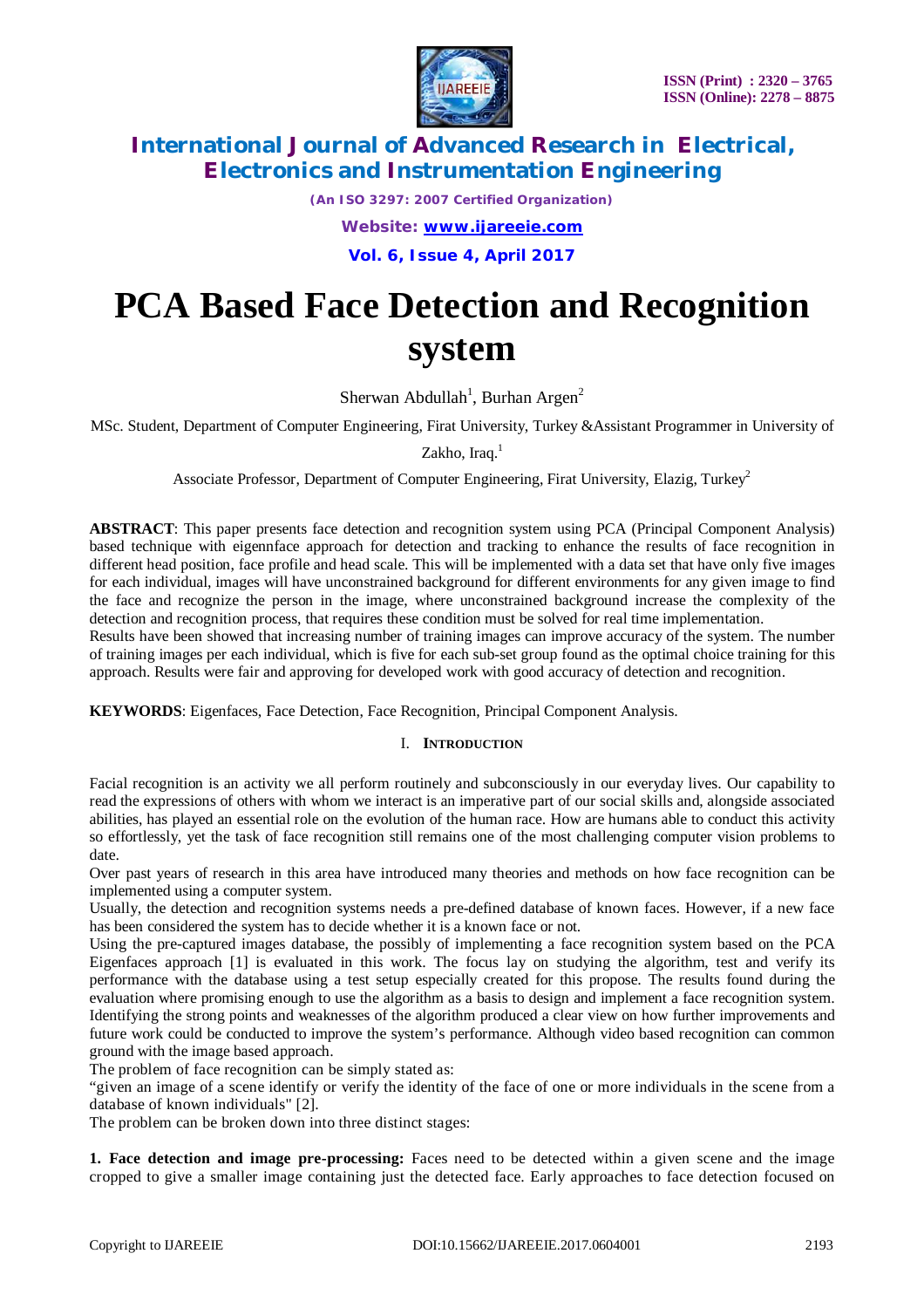

*(An ISO 3297: 2007 Certified Organization)*

*Website: [www.ijareeie.com](http://www.ijareeie.com)*

## **Vol. 6, Issue 4, April 2017**

single face segmentation using methods such as whole-face templates and skin colour, whilst later developments have led to automatic computer based face detection procedures. Once segmented the face image needs to undergo certain image processing methods to be roughly aligned and normalised. This aims to take into account factors such as lighting, position, scale and rotation of the face within the image plane [4].

**2. Feature Extraction:** Key facial features need to be extracted to enable identification of the face. Various approaches exist including holistic methods, such as Principal Component Analysis [5] and Linear Discriminant Analysis [6] which use the whole face and are based on the pixels' intensity values, and feature-based methods that identify local features of the face, such as eyes and mouth [3].

**3. Face Identification:** Based on the features found from feature extraction, this step attempts to classify the unknown face image as one of the individuals known by the machine. Various approaches for identification have been developed including many eigenspace based approaches [8].

This paper going along all three stages of the problem, first the designed system detect face from selected image then it take it to other to stages namely that of feature extraction and then subsequent face identification based on these features. Furthermore, this image has then been segmented to give a smaller image just containing the detected face which then undergoes specified image preprocessing. We shall impose strict conditions on the images under investigation in that they are all of the same dimension.

## II. **RELATED WORK**

Face detection and recognition had a huge number of researches due to itsimportant applications in all fields of human life. So it's impossible to review all literaturesrelated to it. So in this chapter the focus will be on the main research methodologies whichare most related to the proposed work.

In 1966, the first attempt to construct a semi-automated face recognition humancomputer system was made [9], [10]. The system was based on the extraction of the coordinates of a set of features from the photographs, which were then used by thecomputer for recognition. Later, feature extraction and pattern classification techniques[3] were employed for face recognition purposes. In [7] and [8], a template matchingapproach was developed and improved, using automatic feature measurements anddeformable templates which are parameterized models of face.

Early 1990s have witnessed the beginning of a new wave of developments for facerecognition, with considerable research endeavours made for enhancing recognitionperformance. These include principal component analysis (PCA) [11].

Abdullah, et al, in their research [13] tried to minimize the participatedeigenvectors which consequently decreases the computational time. They conduct a studyto optimize the time complexity of PCA (eigenfaces) that does not affects the recognitionperformance. Their algorithm was tested on standard dataset: face94 face databaseexperiments conducted using MatLab.

Arora in (2012) implemented eigenfaces recognition algorithm for real time facerecognition in [12] using laptop computer and web camera, Arora considered video frames as stillpicture, his experiment examined changing or variation in illumination and head size, heconsidered the experiment quite successful.Results of Arora's experiment where registered as following.

| <b>Face Condition</b>  | Recognition Accuracy | Recognition Error |
|------------------------|----------------------|-------------------|
| Normal                 | 83%                  | 17%               |
| <b>Light Variation</b> | 61%                  | 39%               |
| Size of Face variation | 55%                  | 45%               |

Table 1: Results for eigenfaces algorithm for real time face recognition (Arora, 2012, 196)

Li and Tang in [14] studied the relationship between Eigen face recognitionperformance and different training data sets. Using the Multilevel Dominant EigenvectorEstimation (MDEE) method, they were able to compute eigenfaces from a large number oftraining samples. They focus more on the results of short feature lengths since theyillustrate how efficient the transformation compresses the large face vector. As the lengthof the feature vector increases, it becomes more like the original face vector. The effect ofthe transformation is largely lost if the original face image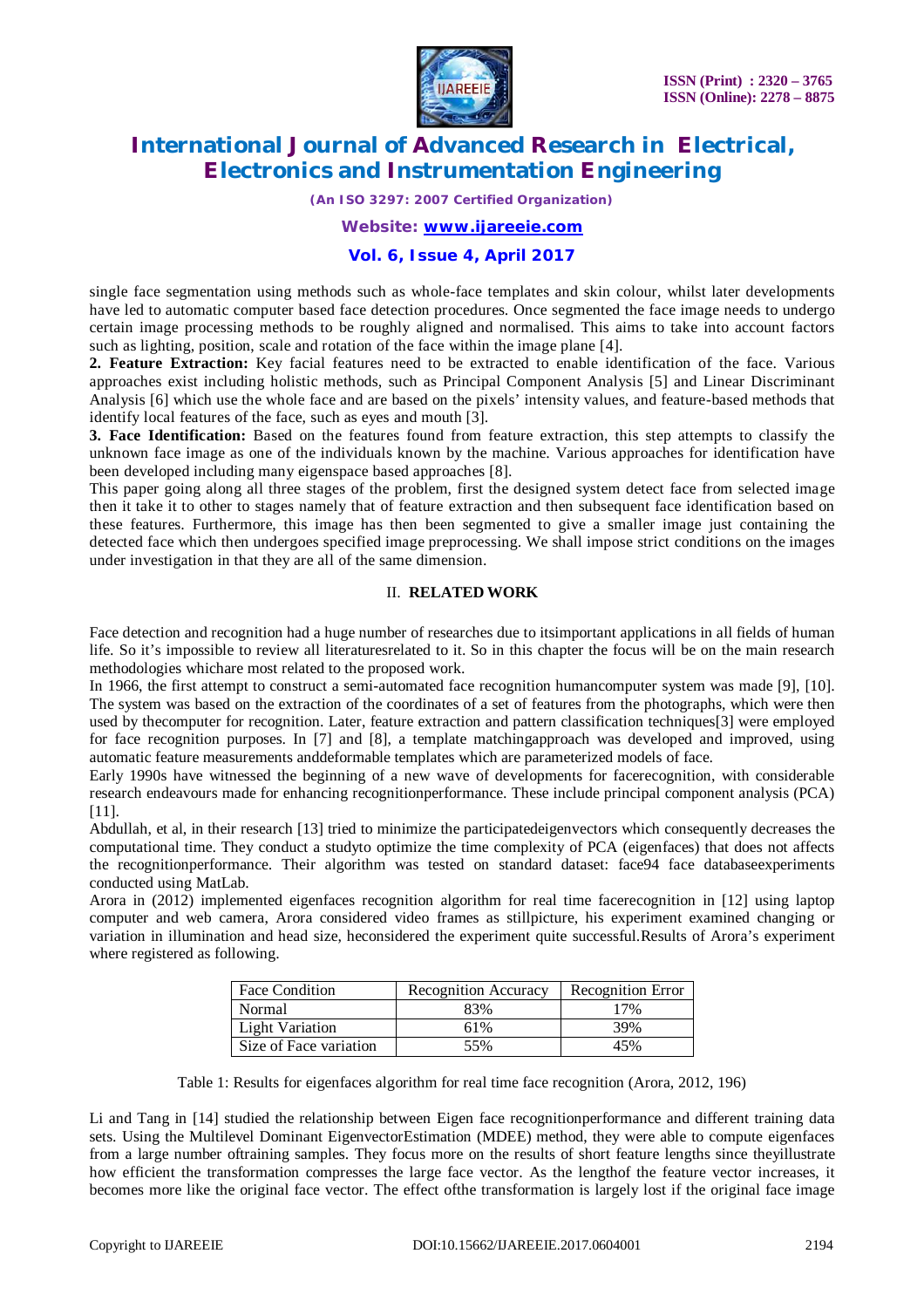

*(An ISO 3297: 2007 Certified Organization)*

## *Website: [www.ijareeie.com](http://www.ijareeie.com)*

## **Vol. 6, Issue 4, April 2017**

directly was used for facerecognition, they got an accuracy of 74.9%; their experimental results show that increasingthe number of people benefits the recognition performance more than increasing thenumber of images per person. The gallery used for their research contains 72\*10 faceimages of 72 different persons.

Zhang and Zhang (2009) [8]said that people from different raises have different skincolor nature, several studies have been done and found that the major difference lays in thevariation between their skin color intensity rather than their chrominance(page 110).

Tathe, Narote (2012) defined skin color based detection by: technique that used toseparate skin pixels from the rest of colors in a given image, this technique is simple andrequires less computation, but it is difficult to locate face in the presence of complexbackground and poor illuminations.

### III. **PRINCIPAL COMPONENT ANALYSIS**

As stated, (PCA) or Principal Component Analysis aims to reduce the dimensionality of a data setconsisting of a large number of potentially correlated variables, whilst retaining as much as possibleof the total variation. This is achieved by an orthogonal transformation to a new set of uncorrelatedvariables, called the Principal Components (PCs) [10]. The first principal component is specified such that it accounts for as much of the variability in the original data variables as possible. Theneach succeeding component in turn, is constructed to have the highest variance possible, under theconstraint that it be orthogonal to the proceeding components. PCA thus can be simply thought ofas a coordinate rotation, aligning the transformed axes with the directions of maximal variance. Thisorthogonal transformation is shown in figure 1 which gives a plot of 50 observation on two highlycorrelated variables: x1 and x2 and a plot of the data transformed to the two PCs: z1 and z2. It isapparent that there is more variation in the direction of z1 than either of the original variables x1or x2. Also note there is very little variation in the second PC z2 which is orthogonal to z1.



Figure 3.2: Orthogonal transformation to the principal components (a) Plot of 50 observations on two variables x1and x2 (b) Plot of 50 observations with respect to the two principal components z1 and z2.

### IV.**FACE/NO FACE DECISION AND IDENTIFICATION**

The traditional eigenface-based face recognition algorithm can be briefly described as an algorithm that extracts certain features from a given training set, and makes use of these extracted features to identify new faces given a testing set. The algorithm operates on full size face images and is generally used to identify a group of previously authorized people among a large set. The identification process begins when an unknown face is present at the system input. Firstly the system projects this new face image onto the face space and computes its distance from all the stored faces. The face can be identified as the individual that is nearest to the new projection in the face space. However since the projection onto the face space is a many-to-one mapping, several images looking nothing like a face could be projected onto a stored face vector. Therefore, before trying to identify the subject in a test image we need to decide if the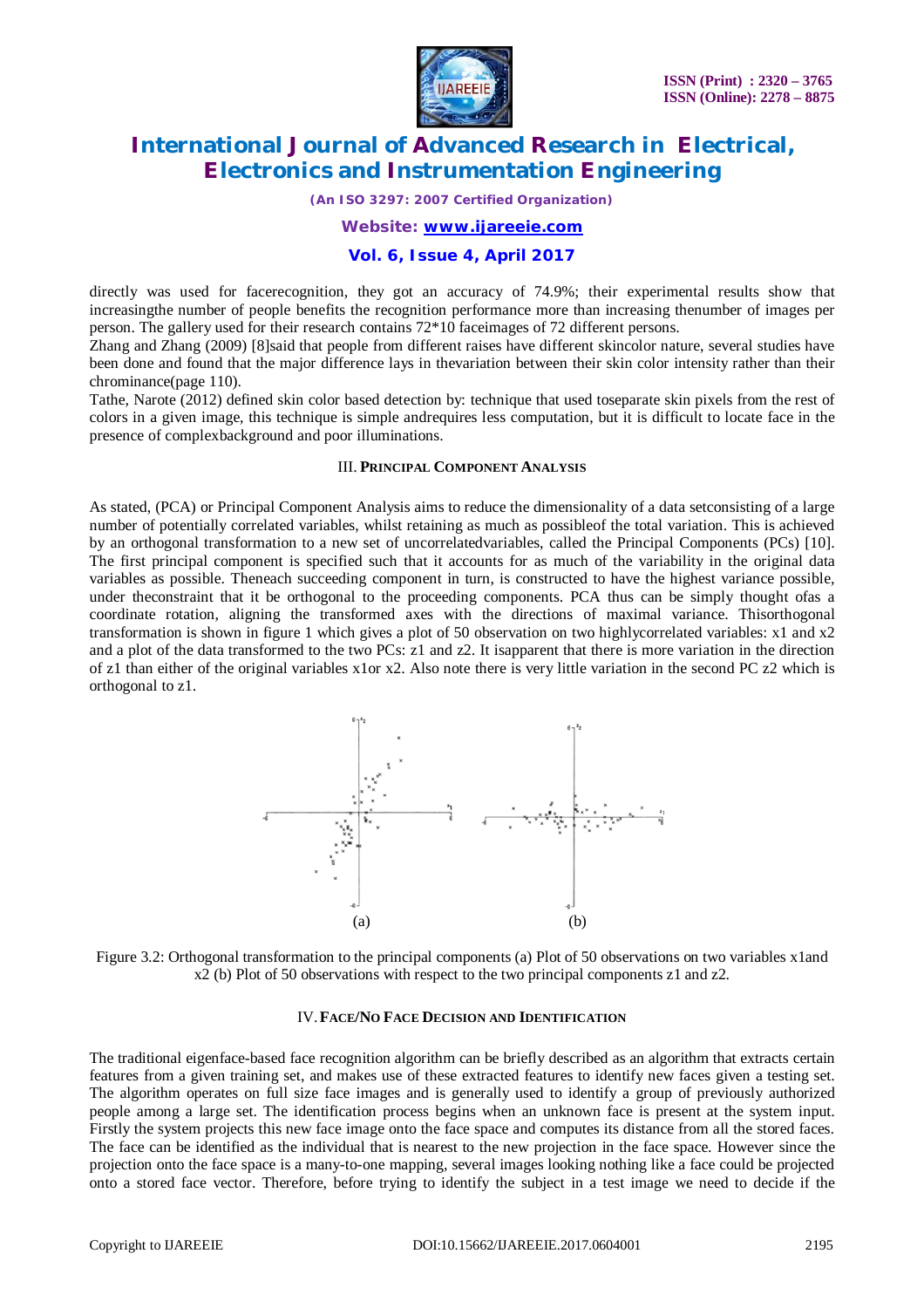

*(An ISO 3297: 2007 Certified Organization)*

*Website: [www.ijareeie.com](http://www.ijareeie.com)*

## **Vol. 6, Issue 4, April 2017**

presented test picture is a face image at all. We can decide if the input image is a face image by looking at the correlation (similarity measure) of the input face with the average face for the database in use. This process is depicted by Figure 2. If the computed correlation is equal or above a given threshold value Tc we assume we have a face image present at the input, otherwise we assume that the image present is not a face image.



Figure 2: Face/No Face Decision flowchart

## V. **EXPERIMENTAL RESULTS**

Software used for implementation is MatLab 2014a, training data set has images up to five training images for each individual, the number of individual is 11, the testing images for these individual is not included their training set. Recognition results are influenced by different training data sets. However, most researches simply choose a small number of training samples randomly for computation of the eigenfaces without much justification [14]; proposed dataset has no limtations or constraint on head position, head size or background, figure (3) shows a collection of images from training data set.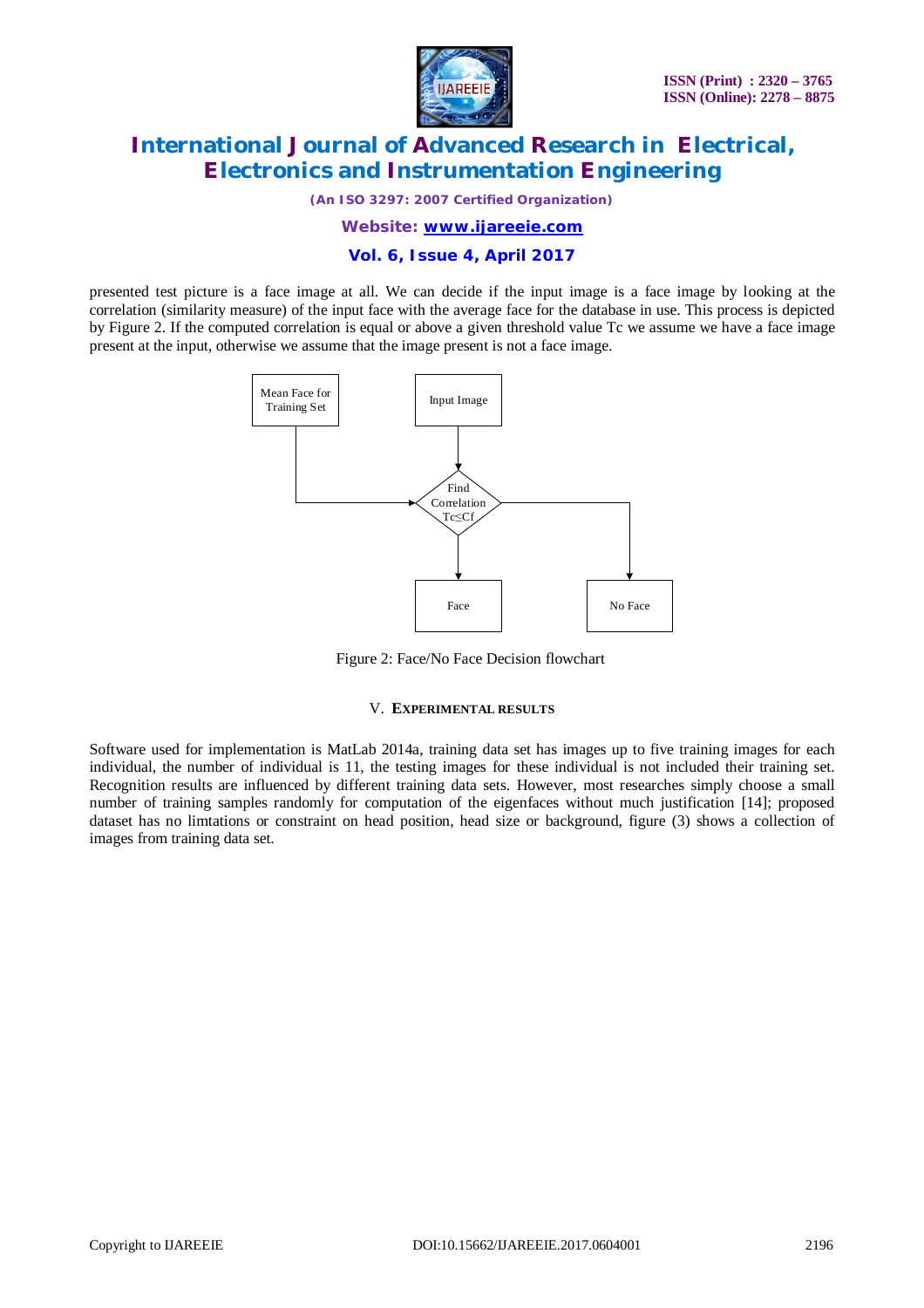

*(An ISO 3297: 2007 Certified Organization)*

*Website: [www.ijareeie.com](http://www.ijareeie.com)*

## **Vol. 6, Issue 4, April 2017**



Figure3. Snapshot from training data set (the resolution of each image is 200x180)

Example is given for test on an image testing the accuracy to recognize individual with different view for the test image, the test scored true recognition. Figure 4 showing the equivalent image.

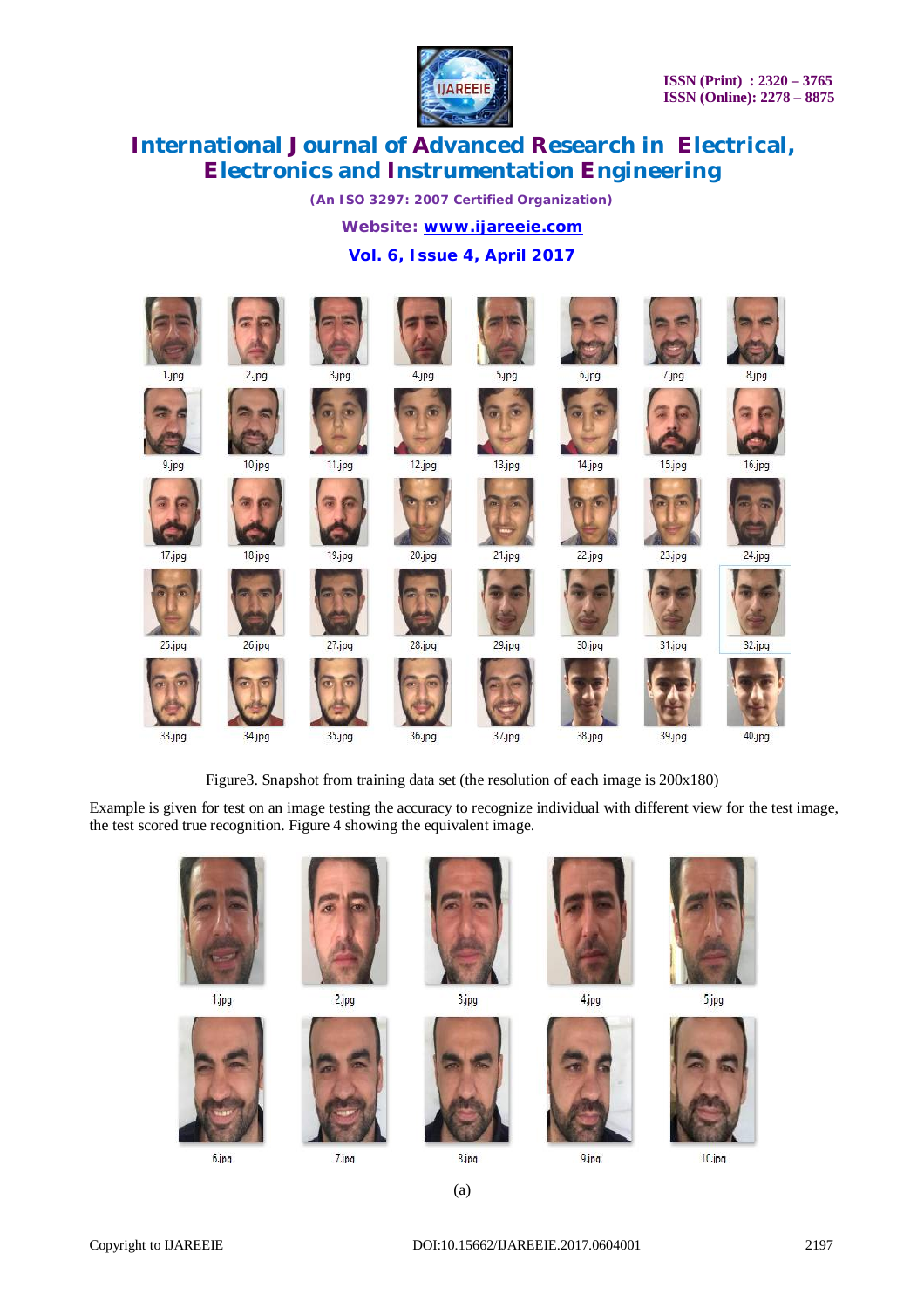

*(An ISO 3297: 2007 Certified Organization) Website: [www.ijareeie.com](http://www.ijareeie.com)* **Vol. 6, Issue 4, April 2017**



(b)

Figure 4. Face detection and recognition images (a) individual training images (b) Tested image result after executing

Then the test have been implemented in other phases as following: where the data set is available for 11 persons and dividing technique into sub-set for the training set is implemented, plus the aim of the proposed approach to decrease the number of the training images for each individual, this type of challenge need excessive testing.

This type of tests will find the effect of both factors:

First: decreasing the number of images for each individual, starting with minimum number of training images for each individual and increment this number (starting by 1 for each ending by 5) and observe the results.

Second: sub-setting training data set, in parallel with changing training images numbers sub-setting the training set will be tested also (starting by 1 individual in each subset ending by 11).

Detailed testing results are listed in table 2, tests have been categorized according to the number of training images for each individual, results ofrecognition are listed in tables with recognition result for each individual, correctrecognition result is marked with  $(\checkmark)$  sign.

| Image          | Number of training images |                |   |  |   |
|----------------|---------------------------|----------------|---|--|---|
| No.            | 1                         | $\overline{2}$ | 3 |  | 5 |
|                |                           |                |   |  |   |
| $\overline{2}$ |                           |                |   |  |   |
| 3              |                           |                |   |  |   |
|                |                           |                |   |  |   |
| 5              |                           |                |   |  |   |
| 6              |                           |                |   |  |   |
|                |                           |                |   |  |   |
| 8              |                           |                |   |  |   |
| 9              |                           |                |   |  |   |
| 10             |                           |                |   |  |   |
|                |                           |                |   |  |   |

Table 2: testing training set with increasing in individual images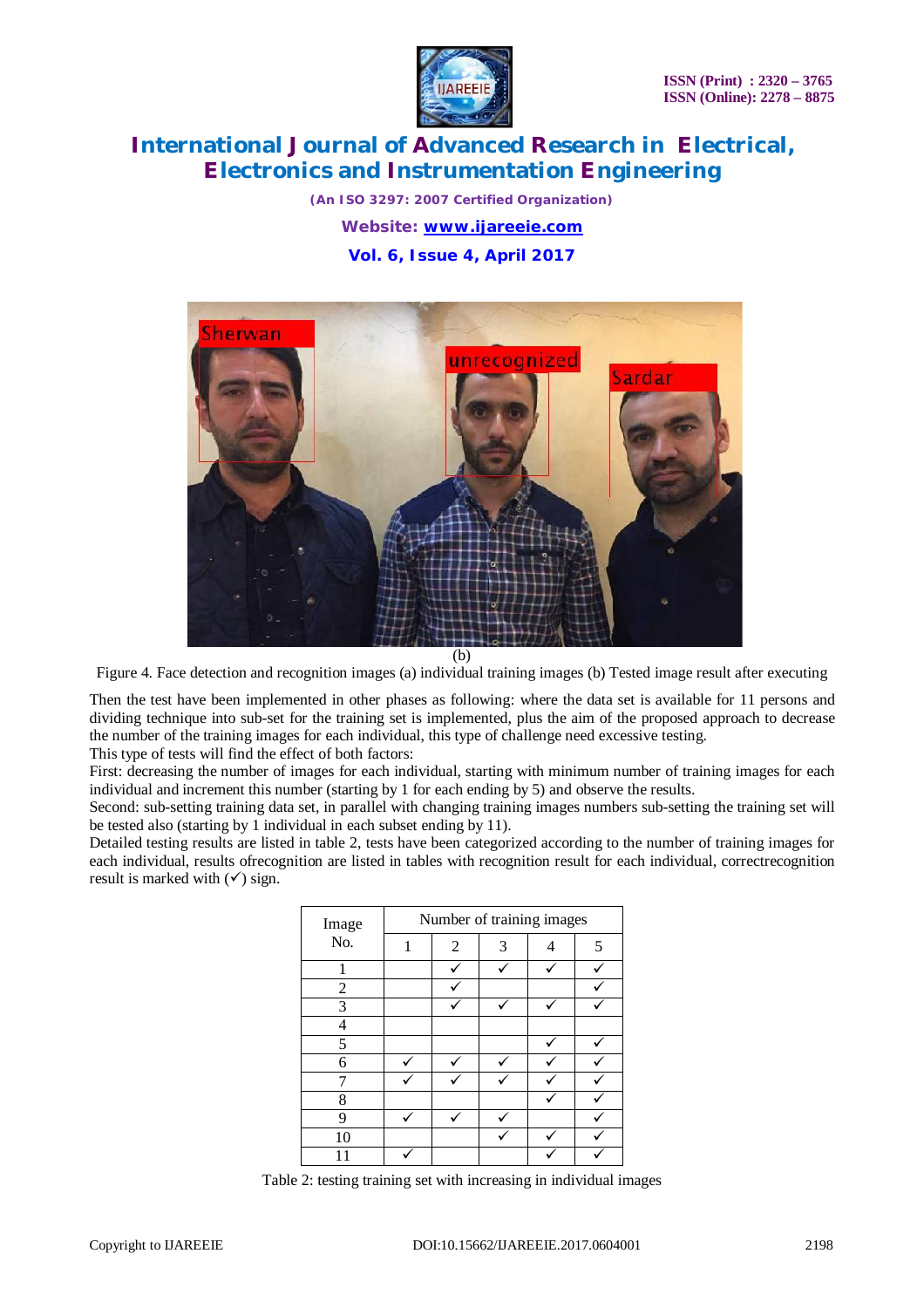

*(An ISO 3297: 2007 Certified Organization)*

*Website: [www.ijareeie.com](http://www.ijareeie.com)*

**Vol. 6, Issue 4, April 2017**

This results are followed by summarized table of results for easier observing recognition accuracy and analysing which is shown in table 3.

| Result  | Number of training images |  |  |  |  |
|---------|---------------------------|--|--|--|--|
|         |                           |  |  |  |  |
| Correct |                           |  |  |  |  |
| False   |                           |  |  |  |  |

Table 3. Summary of successful detection and recognition results

Summary for this test for the obtained tables is represented with recognition percentage for each case and it is shown in table 4.

| Result       | Number of training images |       |       |       |         |
|--------------|---------------------------|-------|-------|-------|---------|
|              |                           |       |       |       |         |
| recognized   | 36.4%                     | 54.5% | 54.5% | 72.7% | 90.9%   |
| Unrecognized | 63.6%                     | 45.5% | 45.5% | 27.3% | $9.1\%$ |

Table 4.Percentage successes ratio of system

The results shows that by increasing the number of training images from 1 to 5 images for each individual increased the recognition results remarkably, but then from 2 to 3 it has less effect on the recognition. Although sub-setting the training data set solved the problem of having small number of training set for each person. The highest result from previous work with increasing both training images and the number of individuals in the sub-set group was (5 training images per each and 6 or 7 individual for each sub-set group) this is the optimal choice training for this approach.

#### VI. **CONCLUSION**

The work carried out in this work indicates that PCA as feature extraction method with eigenfaces algorithm is a good recognition tool when the database of face images are all about the same size, centered, and contain very little tilt. However the success of the Eigenface method is inhibited by the 3 key limitations occurring due to the use of PCA. The first being the assumption that large variances are important. This means the Eigenface method selects the most expressive features, which could include those due to lighting and pose variations. We saw, through our experimental investigations, how such features are not optimal for discriminatory purposes. The second being due to the non parametric nature of PCA. This is because PCA does not make any assumptions on the structure of the data set. This subsequently leads to data loss, as we do not account for class separability. The third limitation being due to the linear nature of the method. In using a linear projection we are unable to take into account any of the higher order pixel correlations present in face images . The Eigenface method consequently assumes that such non linear relations are not necessary to discriminate between different individuals. This limitations can be used as the motivation behind all further methods to be considered.

#### **REFERENCES**

- [1] Abul-Kashem, M., & Akhter, M. N., & Ahmed, S., & Alam, M. M., (2011), Face Recognition System Based on Principal Component Analysis (PCA) with Back Propagation Neural Networks (BPNN),Canadian Journal on Image Processing and Computer Vision. 2(4), 36-45.
- [2] Chakraborty, D. (2012). An Illumination invariant face detection based on human shape analysis and skin color information. Signal & Image Processing: An International Journal (SIPIJ), 3, 55- 62.
- [3] Chitra, S., & Balakrishnan, G. (2012). Comparative Study for Two Color Spaces HSCbCr and YCbCr in Skin Color Detection, Applied Mathematical Sciences, 6(85), 4229 – 4238.

[4] Duda, R. O., & Hart, P,E. (1972).Use of the Hough Transformation To Detect Lines and Curves in Pictures, Communications of the ACM, 11-15.

[5] Georgescu, D. (2011). "A Real-Time Face Recognition System Using Eigenfaces", Journal of Mobile, Embedded and Distributed Systems, 3(4),  $2067 - 4074.$